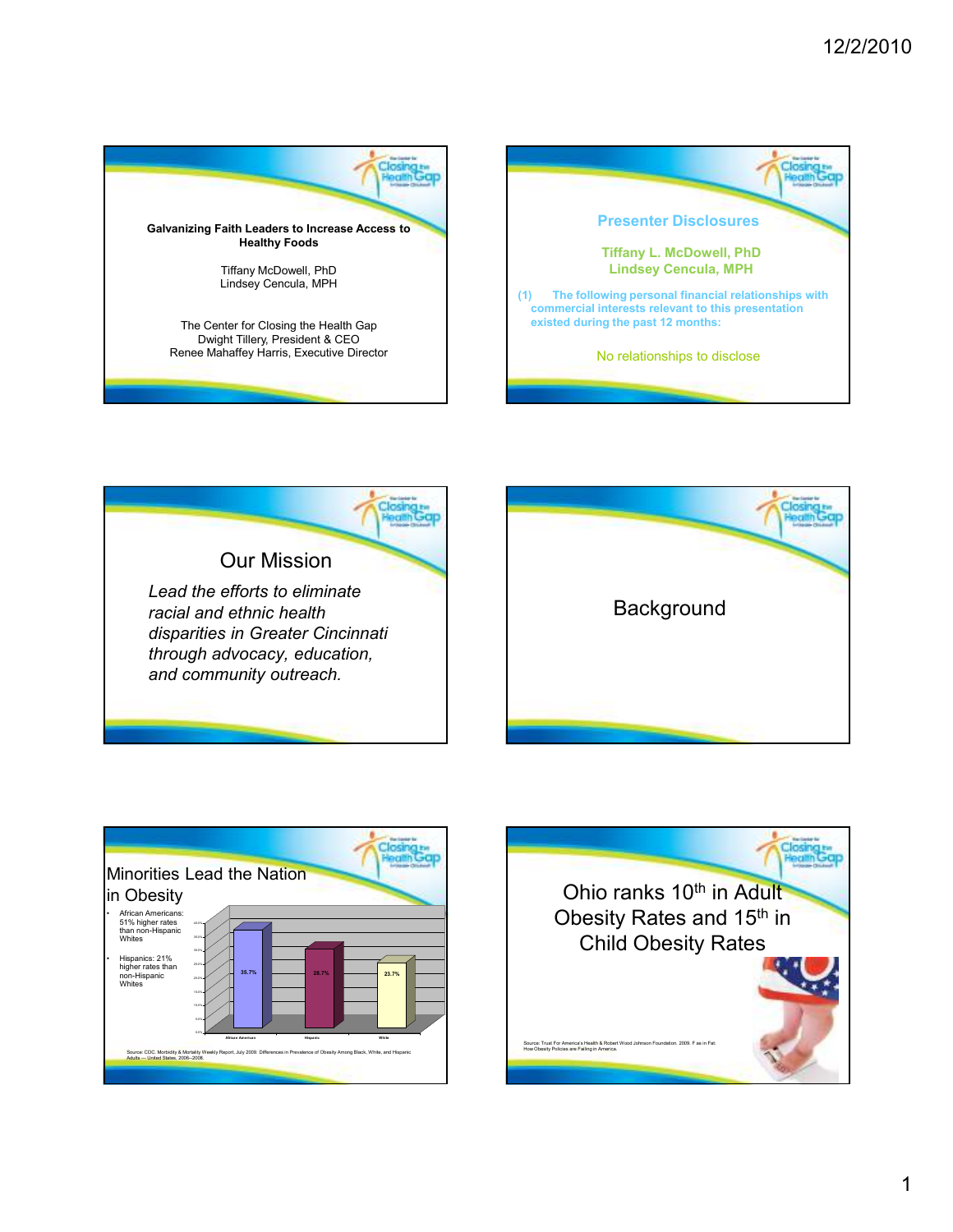









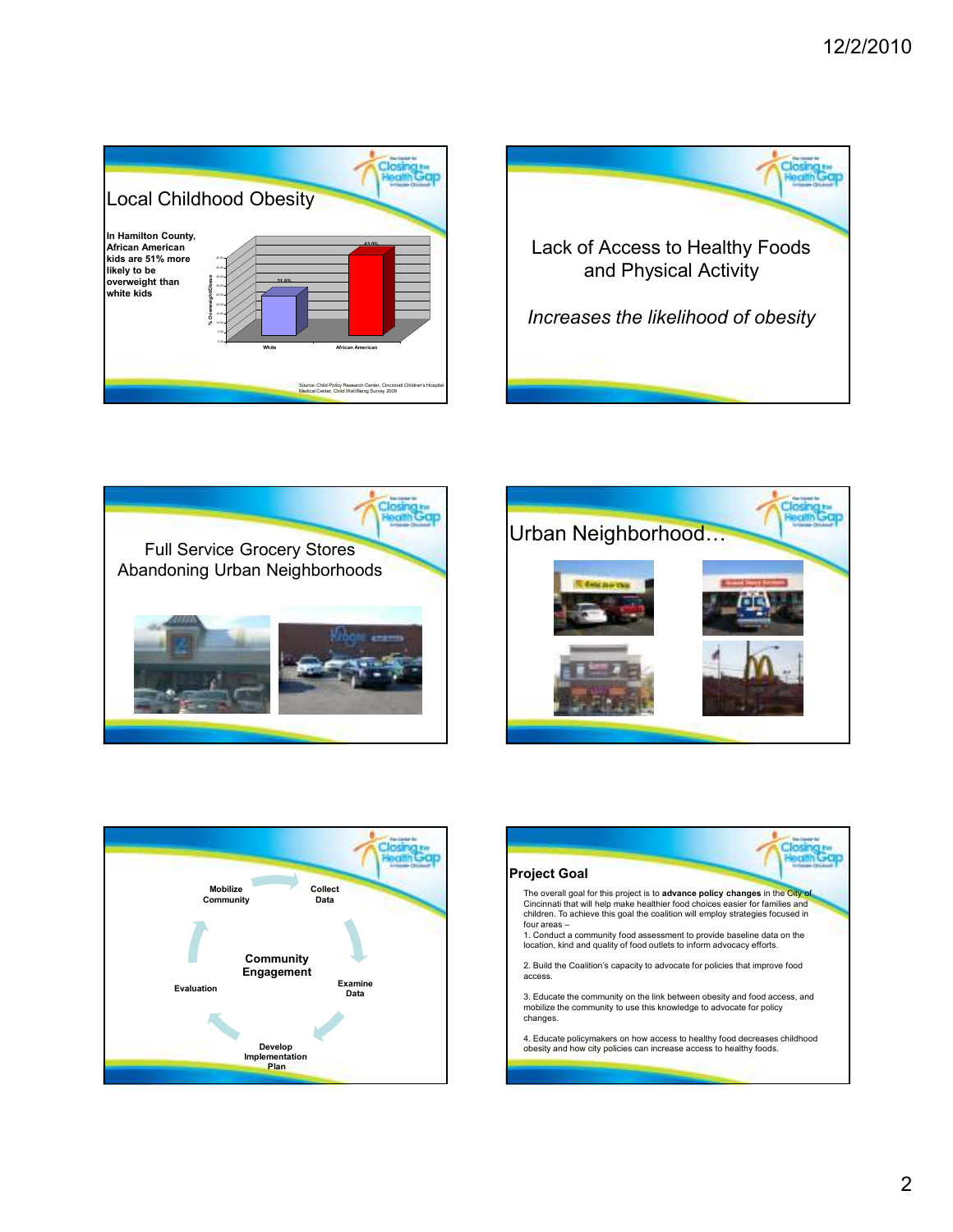Closing

κü

## Closing to Closing to Faith Engagement Community Food Assessments •The Center trained faith-based leaders and clergy to educate local • Two Phases policymakers and the community on: • childhood obesity, • Food store survey - measuring the cost and availability •its link to healthy food access, and of healthy foods •how land use policies can provide greater access and reduce – 22 residents were trained in developing, conducting, and obesity rates. inputting data for the assessment. •The Center engaged 21 clergy and faith leaders, community leaders, healthcare professionals, and residents to join the coalition • Resident food shopping survey -determine important to address obesity. food and nutrition issues facing the community – 683 resident surveys completed



## Closing to **Food Shopping Survey** • Common suggestions for increasing residents' food access included: – Provide shuttles to grocery stores – Put grocery stores in inner city neighborhoods – Grow own food/gardens – Have groceries delivered to residents – Provide lower prices at existing stores